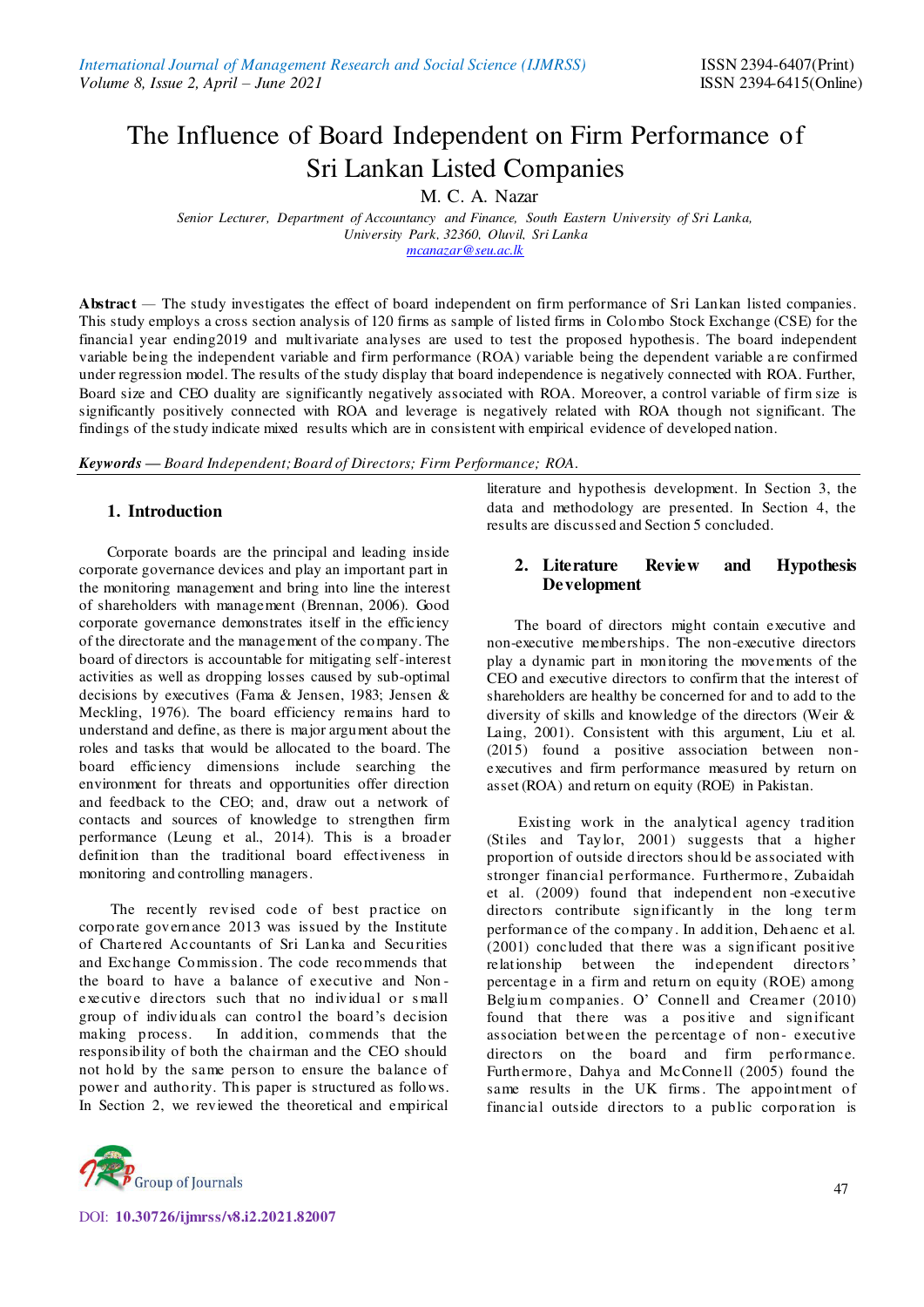associated with pos itive abnormal return among medium size companies (Lee et al,1999). On the other hand, Agrawal and Knoeber (1996) found a significant negative relationship between outside board members and firm performance. This result is also supported by Bhagat and Black (1999) with the findings of firms having more outside directors performs poorer than other firms.

However, some other studies like those of Kajola (2008) and Peng (2004) found insignificant association between the ratio of outside directors to the whole board and its effect on firm performance. Empirically, research on non-executive director in relation to firm performance is inconsistent. Therefore, the hypothes is can be formulated as follows:

 $H_1$ : There is positive relationship between the percentage of independent non -executive director and firm performance (ROA).

# **3. Data Analysis and Research Method**

## **3.1 Data and Sample**

The data use in the form of secondary data. The data and information for this study collected from the Colombo Stock Exchange (CSE) webs ites, annual reports, journals and CSE publications. The total listed companies in the CSE contained 293 companies in 2019 have been categories under 20 different sectors. The sample consists of 120 non-financial public listed companies in Sri Lanka whose annual reports are available in 2019.

#### **3.2 Research Model**

A cross - sectional ordinary least square regression model used test the developed hypotheses for this study. The regression model utilized to test the relationship between the board independence and ROA are as follows:

Return on Assets (ROA) =  $\alpha + \beta_1$  Board Independent +  $β<sub>2</sub>Board size + β<sub>3</sub> CEO Duality + β<sub>4</sub> Firm size + β<sub>5</sub>$ Leverage + ei

#### **3.3 Variables and Descriptions**

*Return on Asset = Net Income / Total Assets Board Independent = No. of outside directors / Total No. of directors Board Size = No. of directors on the board CEO Duality = It is equal to one if the post is hold by same person as the CEO and board Chair, or is zero otherwise Firm size = Natural log of total assets reported on annual report* 

*Leverage = Total debt / Total equity* 

## **4. Data Analysis and Discussions**

Descriptive statistics is necessary to obtain sample characteristics. Table 1 provides descriptive statist ics for the variable of board characteristics used in the study.

## **4.1 Descriptive Analysis**

|                     | <b>ROA</b> | <b>Board</b><br>Independence | <b>Board Size</b> | <b>CEO</b> Duality | <b>Firm Size</b> | Leverage  |
|---------------------|------------|------------------------------|-------------------|--------------------|------------------|-----------|
|                     |            |                              |                   |                    |                  |           |
| Mean                | 0.062      | 0.715                        | 7.940             | 0.138              | 9.665            | 0.367     |
| <b>M</b> edian      | 0.057      | 0.714                        | 8.000             | 0.000              | 9.694            | 0.140     |
| M aximum            | 0.544      | 1.000                        | 12.000            | 1.000              | 11.202           | 7.371     |
| M inimum            | $-0.793$   | 0.250                        | 3.000             | 0.000              | 8.056            | 0.000     |
| Std. Dev.           | 0.120      | 0.204                        | 1.966             | 0.346              | 0.618            | 0.777     |
| <b>Skewness</b>     | $-2.260$   | $-0.245$                     | 0.271             | 2.100              | $-0.118$         | 6.678     |
| Kurtosis            | 26.678     | 2.246                        | 2.493             | 5.410              | 2.931            | 58.418    |
|                     |            |                              |                   |                    |                  |           |
| Jarque-Bera         | 2808.536   | 3.906                        | 2.657             | 113.333            | 0.292            | 15706.160 |
| Probability         | 0.000      | 0.142                        | 0.265             | 0.000              | 0.864            | 0.000     |
|                     |            |                              |                   |                    |                  |           |
| Sum                 | 7.165      | 82.897                       | 921.000           | 16.000             | 1121.136         | 42.593    |
| Sum Sq. Dev.        | 1.650      | 4.777                        | 444.578           | 13.793             | 43.877           | 69.514    |
|                     |            |                              |                   |                    |                  |           |
| <b>Observations</b> | 120        | 120                          | 120               | 120                | 120              | 120       |

#### **Table 1: Descriptive S tatistics**

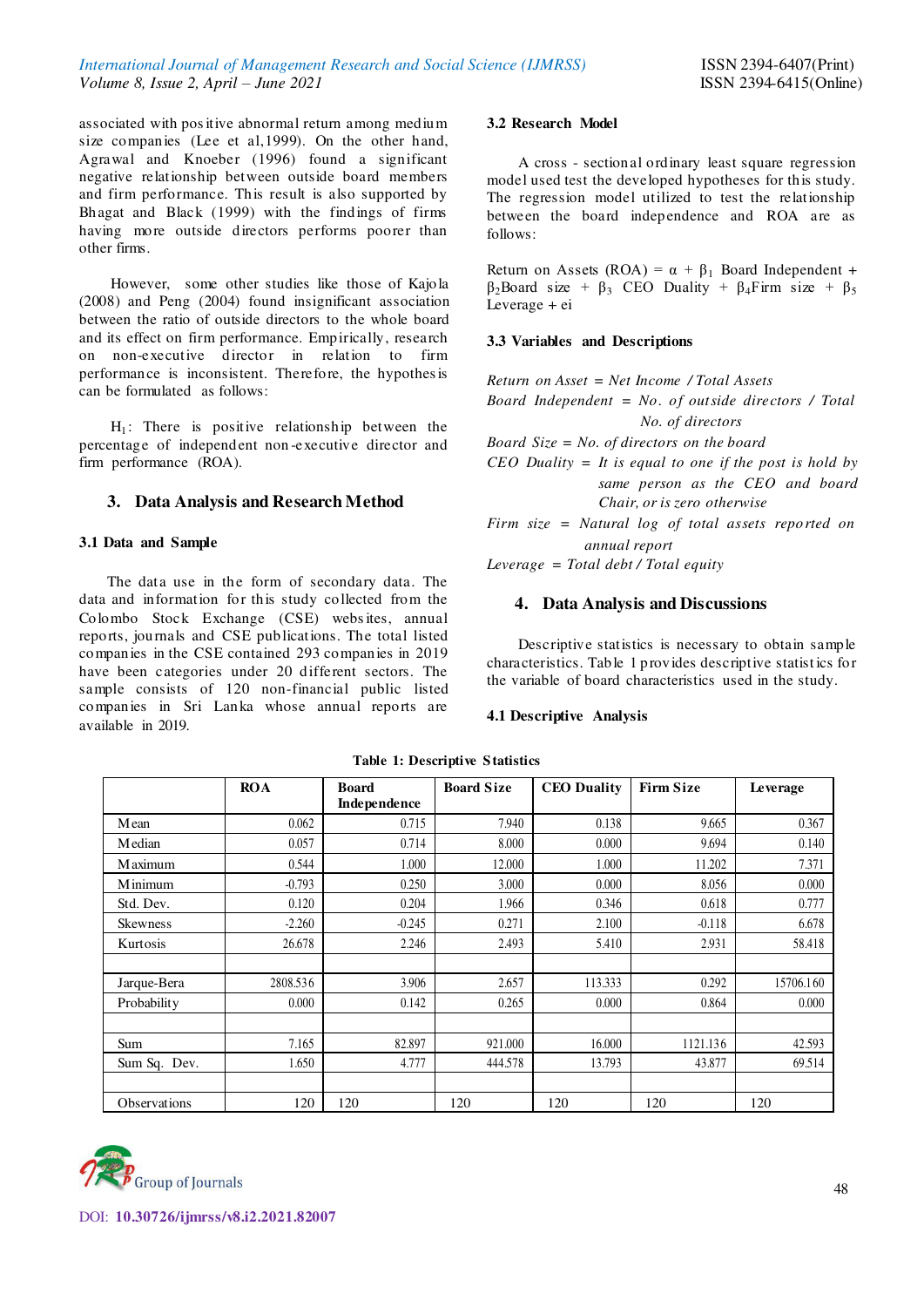Descriptive statistics of the variables are presented in Table 1.The descriptive statistics include the mean, median, standard deviation, minimum and maximum values. The average firm performance (ROA) is 6.2%. On average 71% of overall board members are independent directors, a range of 25% to 100% of total directors. The number of directors on Sri Lankan board is between 3 and 12 with an average board size in the selected firms is about

8 persons. This result is reliable with the study by Fooladi (2012) and Zubaidah et al (2009). In addition, of all the firms studied, 87% of them adapt the 2 tier board structure implying that about 13% of the firms have their CEOs and Board chairman positions combined in one personality. This suggests that way for agency problems originating from conflict of interest are minimized.

#### **4.2 Correlation Analysis**

|                    | <b>ROA</b> | Board<br>Independence | <b>Board Size</b> | <b>CEO</b><br><b>Duality</b> | <b>Firm Size</b> | Leverage |
|--------------------|------------|-----------------------|-------------------|------------------------------|------------------|----------|
| <b>ROA</b>         |            |                       |                   |                              |                  |          |
| Board Independence | $-0.141$   |                       |                   |                              |                  |          |
| <b>Board Size</b>  | $-0.116$   | $-0.177**$            |                   |                              |                  |          |
| <b>CEO</b> Duality | $-0.168*$  | $-0.105$              | $-0.039$          |                              |                  |          |
| Firm Size          | $0.229***$ | $-0.277***$           | $0.307***$        | $-0.009$                     |                  |          |
| Leverage           | $-0.102$   | 0.084                 | 0.040             | $-0.024$                     | $0.184**$        |          |

**Table2: Correlation results** 

\* Correlation is significant at the 0.1 level (2-tailed)\*\* Correlation is significant at the 0.05 level (2-tailed) \*\*\* Correlation is significant at the 0.01 level (2-tailed)

Table 2 shows the correlation results among the variables. Board independence is negatively correlated with ROA. And also, board size is negatively correlated with ROA. In addition, CEO duality is significantly negatively correlated with ROA at the 10% level. Furthermore, Firm size is significantly positively correlated with ROA. But, leverage is negatively linked with ROA.

#### **4.3 Regression Analysis**

| <b>Dependent Variable: ROA</b>    |             |                   |             |        |  |  |  |  |
|-----------------------------------|-------------|-------------------|-------------|--------|--|--|--|--|
| <b>Included observations: 120</b> |             |                   |             |        |  |  |  |  |
| Variable                          | Coefficient | <b>Std. Error</b> | t-Statistic | Prob.  |  |  |  |  |
| C                                 | $-0.252609$ | 0.169308          | $-1.492013$ | 0.1386 |  |  |  |  |
| <b>BIND</b>                       | $-0.045822$ | 0.048667          | $-0.941527$ | 0.3485 |  |  |  |  |
| <b>BOARDSIZ</b>                   | $-0.010536$ | 0.005038          | $-2.091384$ | 0.0388 |  |  |  |  |
| <b>CEODUAL</b>                    | $-0.058673$ | 0.027098          | $-2.165181$ | 0.0326 |  |  |  |  |
| <b>FIRM SIZE</b>                  | 0.044606    | 0.016883          | 2.642047    | 0.0095 |  |  |  |  |
| <b>LEVERAGE</b>                   | $-0.016773$ | 0.012387          | $-1.354105$ | 0.1785 |  |  |  |  |
| R-squared                         | 0.348373    |                   |             |        |  |  |  |  |
| Adjusted R-squared                | 0.306138    |                   |             |        |  |  |  |  |

#### **Table 3: Regression results**

Table 3 shows the regression between board characteristics and ROA. The relationship between the number of the independent directors from the board and firm performance (ROA) is not statistically significant; the board composition has a negative relationship with ROA though insignificant. This is consistent with the findings of Agrawal and Knoeber (1996) and Bhagat and black (1999). and Nelson (1999). In accordance with the available literature, the study includes control variables in the

Therefore, Hypothesis 1 which stated that there is positive relationship between the percentage of independent non -executive director and firm performance is rejected and null hypotheses accepted. Further, the size of the board of directors and CEO duality are significantly negatively associated with ROA. These findings are supported with Yermack (1996) and Fosberg